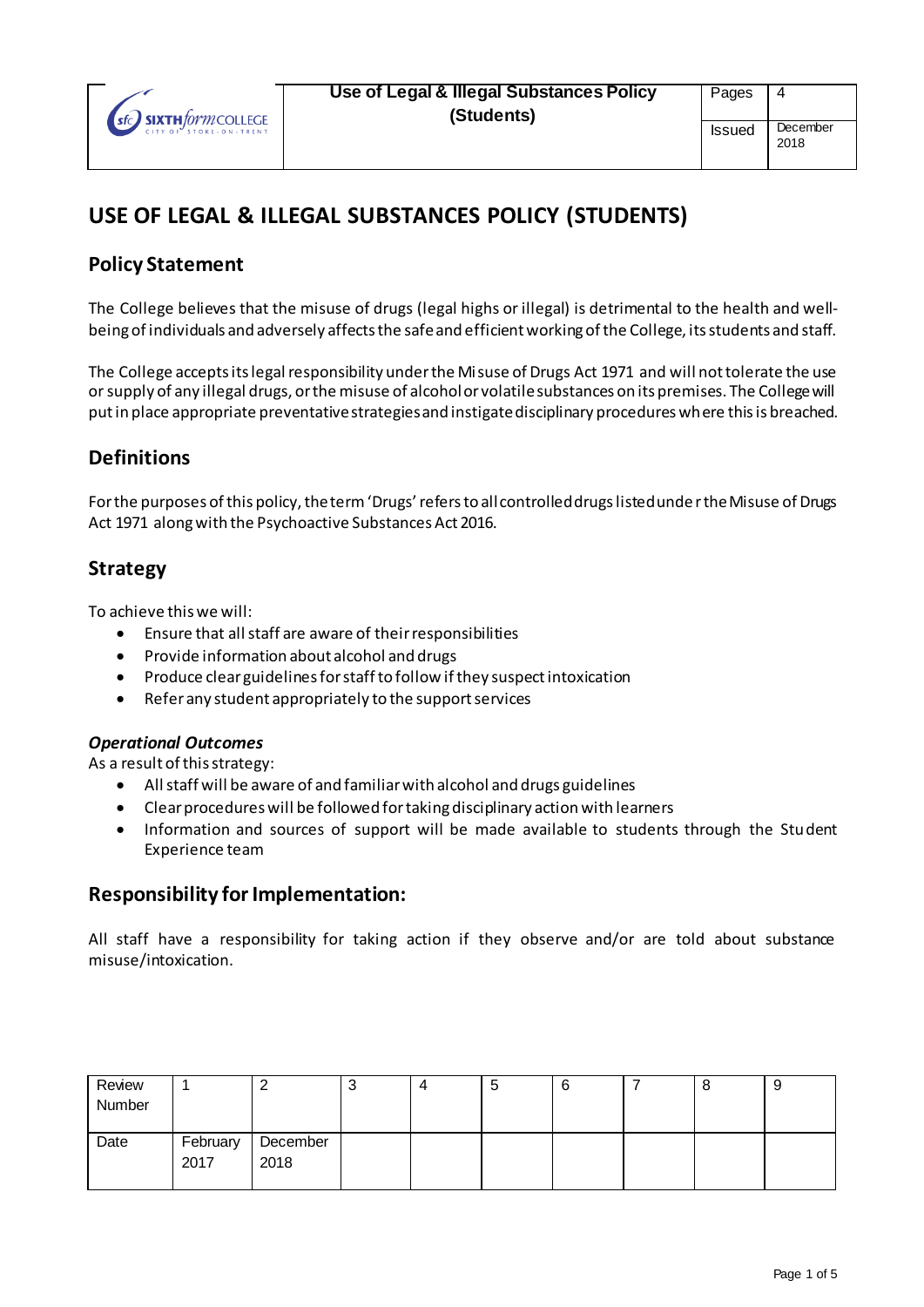### **Monitoring Review and Evaluation**

The implementation and effectiveness of this policy will be monitored, reviewed and evaluated on an annual basis through:

- Tracking and reporting of complaints received
- Feedback through the Student Voice and other Student Voice feedback systems

### **ALCOHOL & DRUGS MISUSE GUIDANCE PROCEDURES (STUDENTS)**

City of Stoke-on-Trent Sixth Form College treats the misuse of any substances, including alcohol, illegal drugs, legal/herbal highs, over the counter and prescribed medicine and volatile substances seriously.

The possession onsite of illegal substances or any substance with intention to misuse is strictly forbidden. Possession of any paraphernalia associated with substance abuse is also forbidden. The College will take disciplinary action where rules have been breached, and will report incidents to the police where appropriate.

The College recognises the difference between casual use and dependency and will educate, support and take any behaviour action accordingly.

### **Guidance for Staff**

If a student informs a member of staff of a personal substance misuse dependency or of a friend or relative's problems, they should be referred to Student Services for confidential support. If the student does not wish to access support through the College, then the member of staff can access information about external services and advice on how to work with the student through the Student Servicesteam.

Cases where a student informs a member of staff that a caregivers' substance misuse problems are having a significant impact on them or another child or a vulnerable adults' wellbeing, should be referred immediately to a member of the Safeguarding team.

Where a student is experimenting or casually using/ misusing substances, information and advice on health and legal matters can be accessed through the Student Servicesteam. In situations where substance misuse appears to be commonplace among a group of students a tutorial session may be arranged for the group.

#### **Discovery of Drugs on College Premises – Guidance for Staff**

When drugs are located on College premises the member of staff that makes the discovery should make no attempt to move the drugs without a second adult witness being present.

The Assistant Principal - Student Servicesshould be contacted who will arrange for the removal and storage in the College safe until such time as it can be handed to a person who is legally able to take custody of it.

In situations where a very small amount of drugs has been discovered, the Assistant Principal – Student Servicesmay authorise its safe disposal without contacting the police.

#### **Suspicious Activity**

Any concern of the suspicious activity should be immediately reported to Student Services team who will investigate the concern.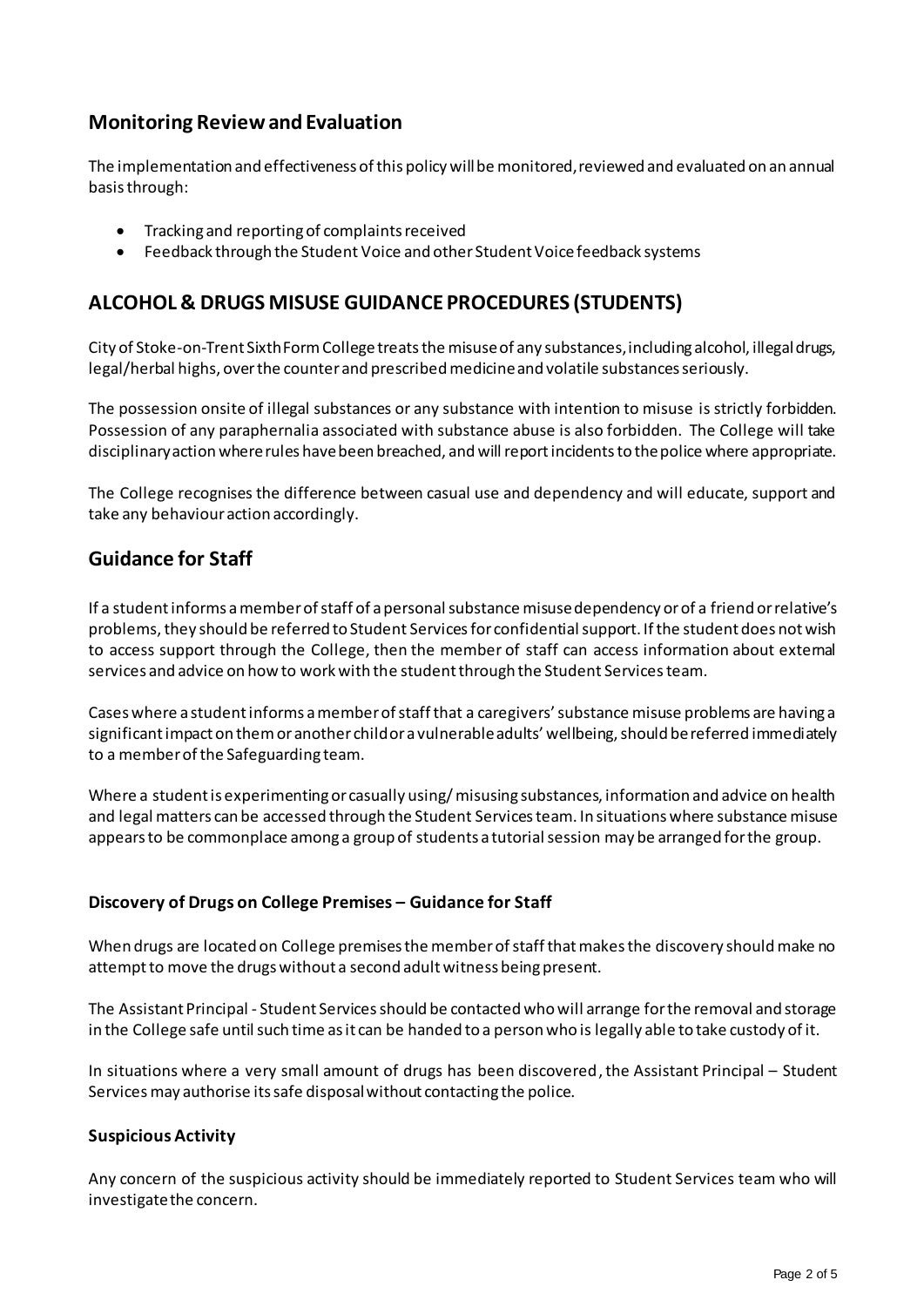### **Alcohol**

Alcohol consumption by students is not allowed. Consumption of alcohol by staff only at social events held at college with Principals approval.

#### **Intoxication**

All incidents of intoxication should be reported to the Safeguarding Team who, where necessary, will arrange support, disciplinary action and searches of the individual.

In situations where a student is or appears to be intoxicated they will not be allowed to engage in learning activities or have the use of College facilities.

Where a student is intoxicated the priority is their personal safety and that of others. When they are deemed to be unable to take care of themselves they should, where possible, be escorted to Student Services or a quiet area until they are deemed safe enough to go home or be collected by an appropriate adult.

#### **Searches**

It is lawful to search students where there are reasonable grounds to suspect a student is in possession of items which may be illegal or pose a threat to safety or may cause disorder. Such searches would usually involve emptying pockets or having bags searched by designated staff who are appropriately trained. There should be two members of staff present, both of whom should be the same sex as the student.

#### **Medicine**

Where a student is required to carry and take medication whilst on site, the College recommends that only enough medication for the day is brought with them.

The College will confiscate medication where it believes the student carrying the medication intends to use it to cause significant harm to themselves or others.

Where it appears that medicine is being sold illegally the College will contact the police and the student will be suspended under gross misconduct.

#### **Educational Visits**

If an incident of being in possession or being under the influence occurs whilst being on a College educational visit, the student's parents will be contacted and asked to collect the student. Where this is not possible the incident should be dealt with on return to College. The Assistant Principal – Student Services should be informed immediately via the Safeguarding phone –07400 887220.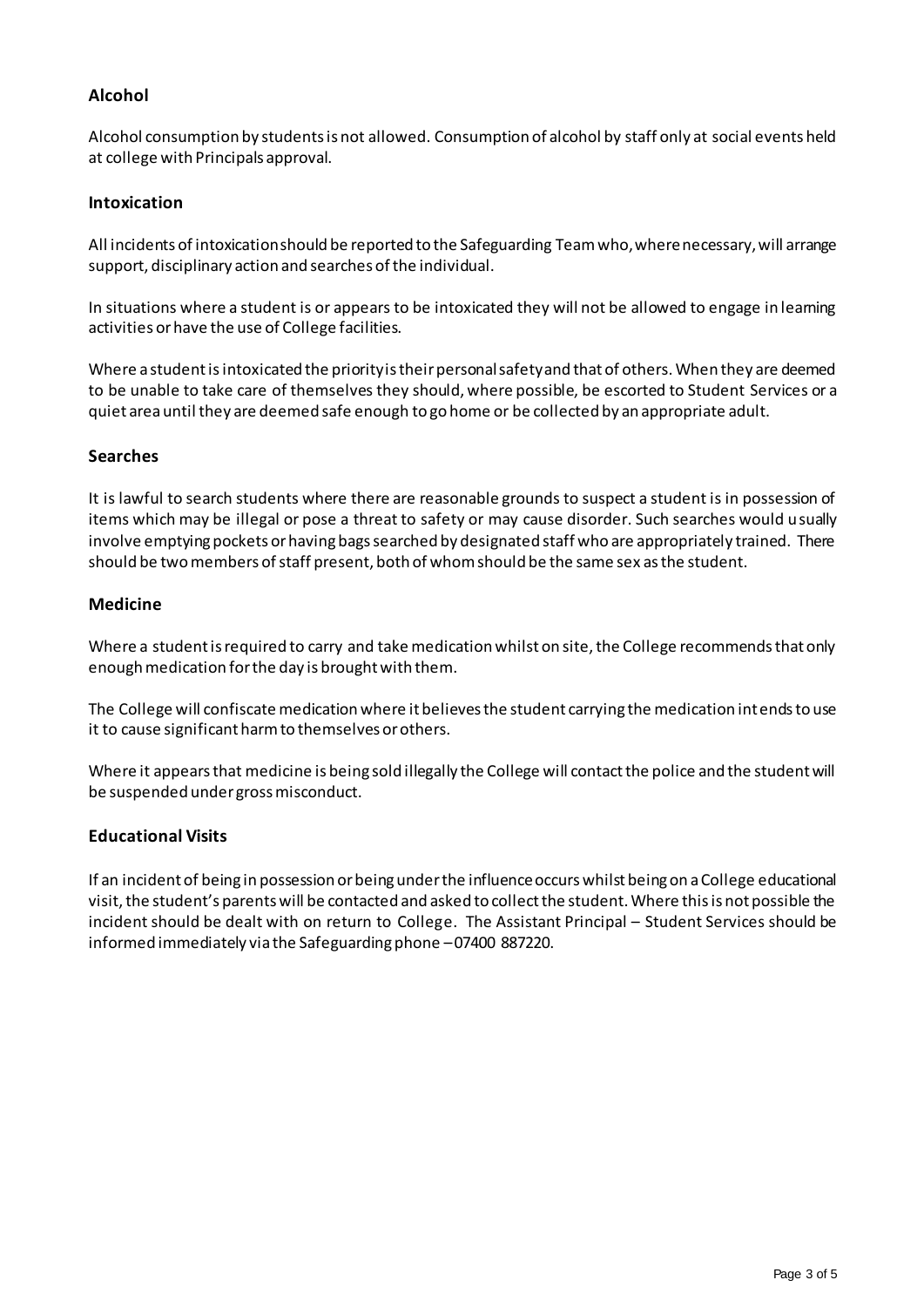#### **EQUALITY IMPACT ASSESSMENT**

| Date of assessment: |  |
|---------------------|--|
|                     |  |
| Assessed by:        |  |

Who is affected by or associated with the policy?

For example, who are the main users of the policy, who are the 'stakeholders'? (students, potential students, staff, visitors, general public, etc)

Is there anything to suggest that this policy (intentionally or unintentionally) does/could have an adverse effect on any of the 9 protected characteristics as stated below?

| <b>Characteristic</b>         | <b>Yes</b> | <b>No</b> |
|-------------------------------|------------|-----------|
| Age                           |            |           |
| Disability                    |            |           |
| Gender Re-assignment          |            |           |
| Marriage or Civil Partnership |            |           |
| Pregnancy and Maternity       |            |           |
| Race                          |            |           |
| Religion or Belief            |            |           |
| Sex                           |            |           |
| Sexual Orientation            |            |           |

If you have answered 'Yes' to any of the above please explain in the box below

#### Could the policy be modified to make a positive contribution to equality of opportunity for one or more of the protected characteristics?

*For example, consider: Do different groups have different needs in relation to the policy? Is the impact of the policy different on different groups? Are different groups more or less satisfied with the policy?*

| <b>Characteristic</b>         | Yes | No |
|-------------------------------|-----|----|
| Age                           |     |    |
| Disability                    |     |    |
| Gender Re-assignment          |     |    |
| Marriage or Civil Partnership |     |    |
| Pregnancy and Maternity       |     |    |
| Race                          |     |    |
| Religion or Belief            |     |    |
| Sex                           |     |    |
| Sexual Orientation            |     |    |

If you have answered 'Yes' to any elements in this assessment, please complete the action plan below.